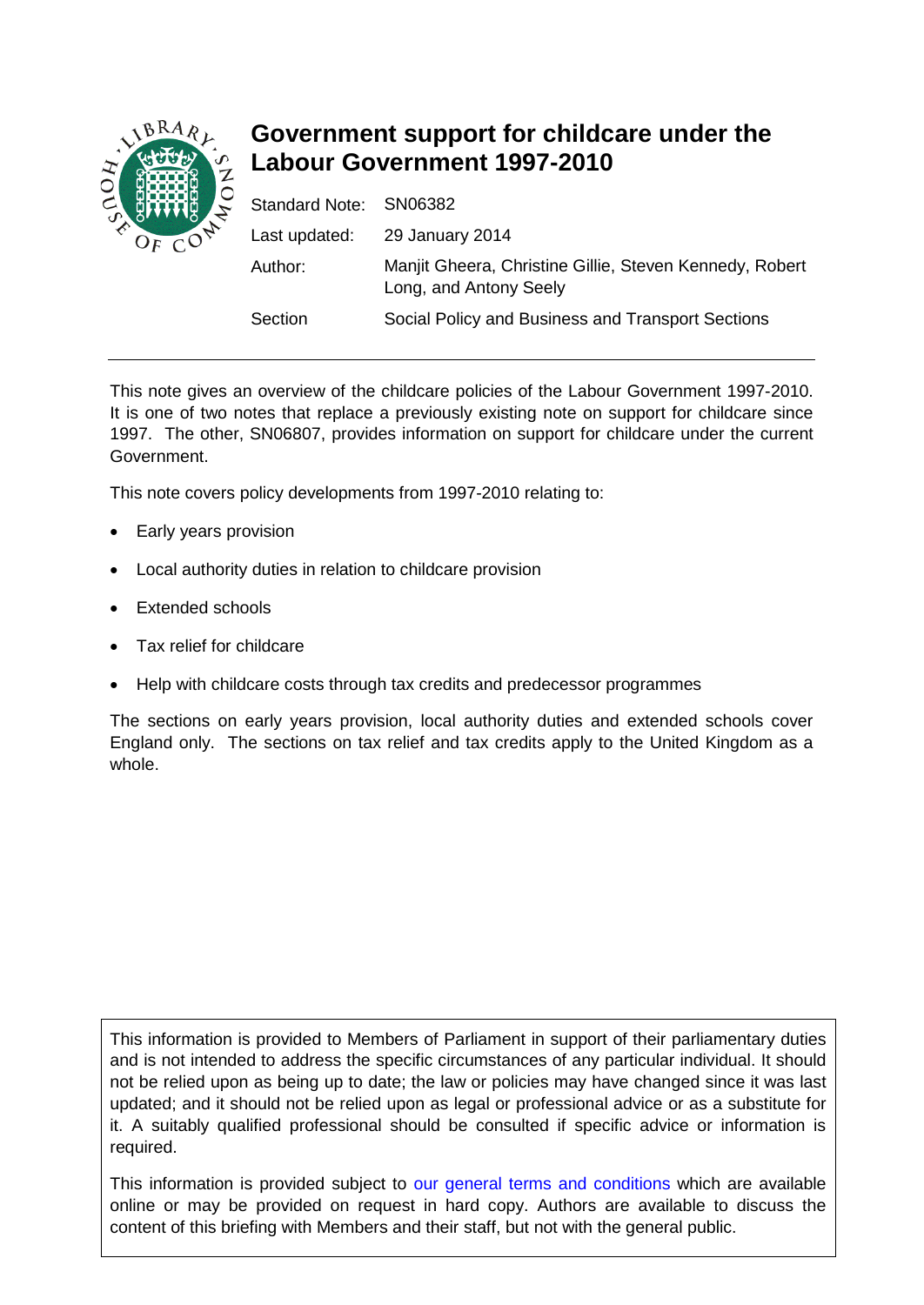# **Contents**

| $\mathbf 1$  | <b>Early years provision</b>                                         |                                                          |                         |
|--------------|----------------------------------------------------------------------|----------------------------------------------------------|-------------------------|
|              | 1.1                                                                  | The early years entitlement for three and four year olds | 3                       |
|              | 1.2 <sub>1</sub>                                                     | Local authority duties                                   | 3                       |
|              | 1.3                                                                  | Disadvantaged two year olds                              | $\overline{4}$          |
| $\mathbf{2}$ | <b>Extended schools</b>                                              |                                                          | $\overline{\mathbf{4}}$ |
| 3            | Tax relief for childcare                                             |                                                          | 5                       |
| 4            | Support for childcare through tax credits and predecessor programmes |                                                          | 5                       |
|              | 4.1                                                                  | Consideration of further reforms                         | 6                       |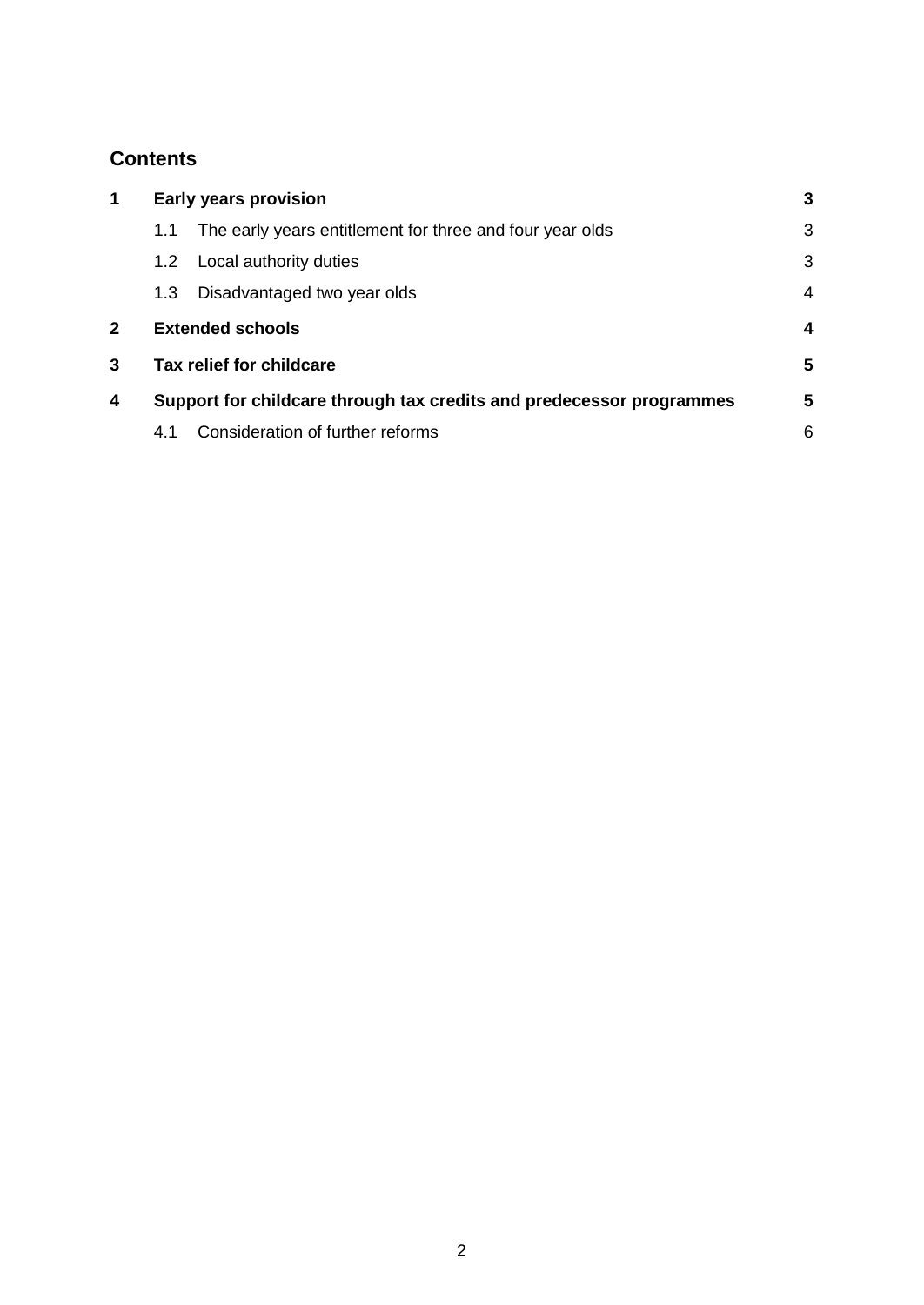# **1 Early years provision[1](#page-2-0)**

### **1.1 The early years entitlement for three and four year olds**

In 1998, the then Labour Government introduced free early years education provision to all four year old children in England. The entitlement consisted of five sessions of two and a half hours provision per week for 33 weeks per year. The offer of a free place was extended to all three year olds from [2](#page-2-1)004;<sup>2</sup> after 2006, the free entitlement consisted of 15 hours a week for 38 weeks of the year for all three and four year olds.

Children became eligible for free early education at different points in the year, depending on when they turn three:

| If your child is born between: | They are eligible for a free place from:                                                  |  |  |
|--------------------------------|-------------------------------------------------------------------------------------------|--|--|
| 1 April and 31 August          | 1 September following their third birthday or<br>the beginning of the autumn* school term |  |  |
| 1 September and 31 December    | 1 January following their third birthday or the<br>beginning of the spring* school term   |  |  |
| 1 January and 31 March         | 1 April following their third birthday or the<br>beginning of the summer* school term     |  |  |

\*Based on a three-term school year

Children remained eligible until either they started in reception at a maintained school, or the term after they turn five (statutory school age).

The free early education entitlement was a guarantee of a free part-time place – it was not a monetary subsidy or voucher scheme. Parents could not be required to pay any fee for any part of the free entitlement or pay for additional services or hours as a condition of accessing the free place, nor could parents be required to pay a fee up front to be refunded at a later date.

The free early education places could be offered at a range of early years settings including nursery schools and classes, children's centres, day nurseries, playgroups and pre-schools and childminders.

### **1.2 Local authority duties**

Local authorities have a legal duty under the *Childcare Act 2006[3](#page-2-2)* to ensure that they meet the free education places commitment. Free places can be provided by a variety of providers in the maintained, and private, voluntary and independent (PVI) sectors including pre-schools, playgroups and registered childminder networks. However, providers do not have to take part in the scheme – the entitlement is to provision in an area, not to provision at a particular nursery. It is entirely up to individual providers whether they take part.

In addition, section 6 of the *Childcare Act 2006* requires English local authorities to ensure, so far as is reasonably practical, that there is sufficient childcare within the local area for working parents (the sufficiency duty). The provision must be sufficient to meet the

<span id="page-2-0"></span><sup>&</sup>lt;sup>1</sup> Manjit Gheera, Social Policy Section

<span id="page-2-2"></span><span id="page-2-1"></span><sup>&</sup>lt;sup>2</sup> DfE press release *Free nursery places for all three year olds*, 27 September 2000

Part 1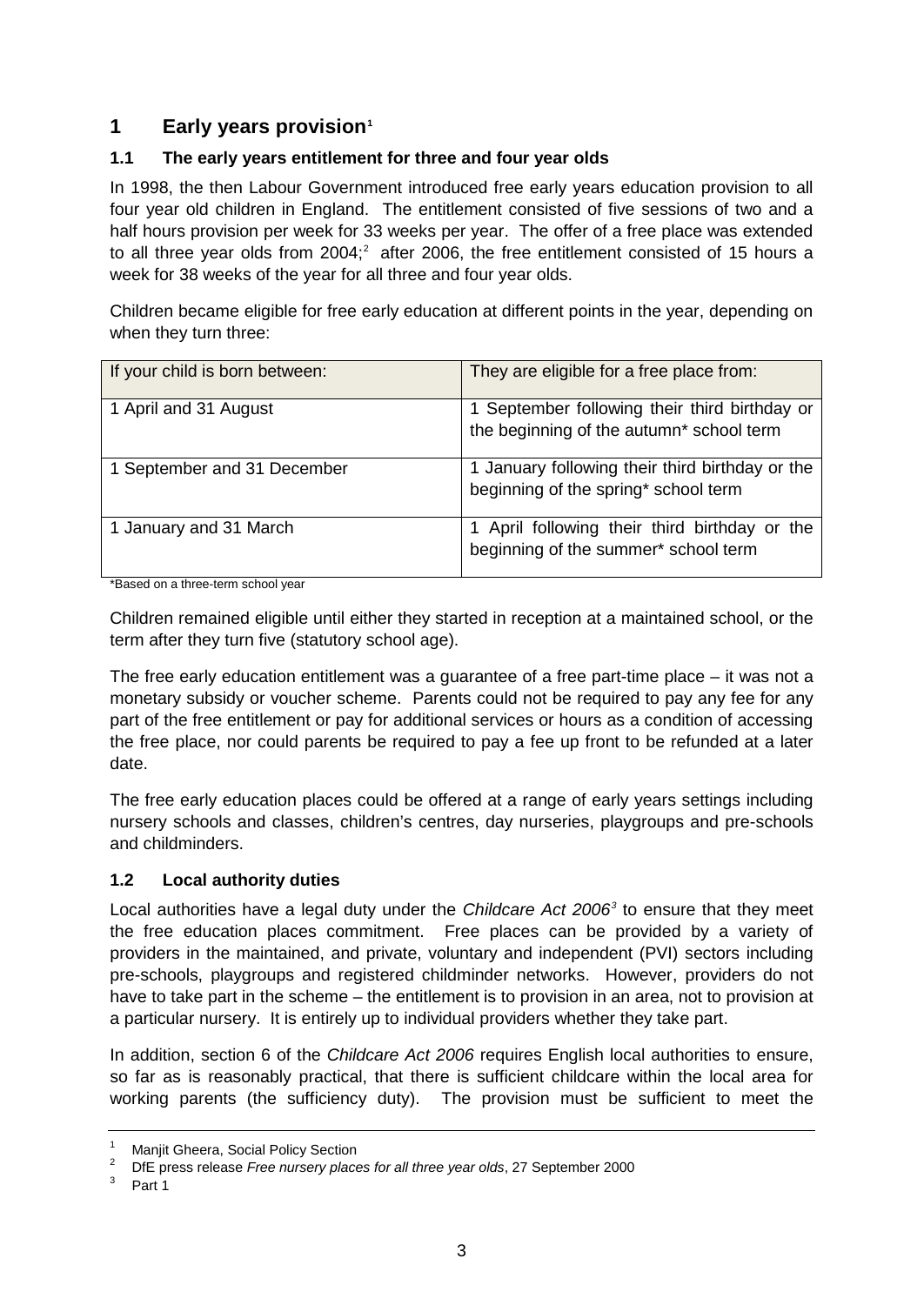requirements of parents in the local authority's area who require childcare in order to enable them to:

- a) take up, or remain in, work, or
- b) undertake education or training which could reasonably be expected to assist them to obtain work.<sup>[4](#page-3-0)</sup>

In determining whether childcare is sufficient, the local authority must have regard to the needs of parents in their area:

- a) for provision for which the childcare element of Working Tax Credit is payable; and
- b) the provision of childcare that is suitable for children with a disability.<sup>[5](#page-3-1)</sup>

Further information on the 'sufficiency duty' is set out in statutory guidance for local authorities. $6,7$  $6,7$ 

#### **1.3 Disadvantaged two year olds**

In 2008, the Government announced its intention to roll-out, stage by stage, an offer of free learning to all two-year-olds across the country.<sup>[8](#page-3-4)</sup> The first stage of the extended offer was to provide 10 or 15 hours of high-quality childcare a week alongside family support for most disadvantaged two year olds in every local authority in the country. In 2008-10, £137 million was allocated to support the initial offer and to test differing models of delivery to inform a wider roll-out.<sup>[9](#page-3-5)</sup>

### **2 Extended schools[10](#page-3-6)**

Under the extended schools programme the Labour Government wanted all schools to offer access to extended services. The aim was for schools to offer a range of services before and after the school day to help meet the needs of children, families and the wider community. Extended services might include childcare before and after school, breakfast clubs, after school clubs, specialist services, family support such as parenting skills classes, and community access to school sports facilities etc.

The Labour Government made explicit that the full core offer of extended services consisted of five elements:

- a varied range of before and after school activities including study support in a safe place to be for primary and secondary schools;
- access to childcare, 48 weeks a year for primary schools;
- parenting and family support;
- swift and easy access to specialist health and social care services; and,

<span id="page-3-0"></span><sup>4</sup> *Childcare Act 2006,* s6(1)

<span id="page-3-2"></span><span id="page-3-1"></span> $\frac{5}{6}$  *Ibid,* s6(2)

<sup>6</sup> DfE, *[Securing Sufficient Childcare: Statutory guidance for local authorities in carrying out their](https://www.education.gov.uk/publications/eOrderingDownload/DCSF-00274-2010.PDF) [childcare sufficiency duties,](https://www.education.gov.uk/publications/eOrderingDownload/DCSF-00274-2010.PDF)* 2010

<span id="page-3-3"></span><sup>&</sup>lt;sup>7</sup> New statutory guidance on fulfilling this duty is due to come into effect in [September 2012](http://media.education.gov.uk/assets/files/pdf/s/statutory%20guidance.pdf)

<span id="page-3-4"></span><sup>8</sup> The offer was made following pilots that had been running since 2006; see: DCSF, *[The Children's Plan –](http://www.dcsf.gov.uk/childrensplan/downloads/The_Childrens_Plan.pdf) [Building brighter futures](http://www.dcsf.gov.uk/childrensplan/downloads/The_Childrens_Plan.pdf)*, December 2007; Cm 7280, paras 3.41-42

<span id="page-3-5"></span><sup>9</sup> DCSF Written Statement, *Free Entitlement for Three and Four Year-olds,* 7 November 2007, c2-3WS

<span id="page-3-6"></span><sup>10</sup> Christine Gillie, Social Policy Section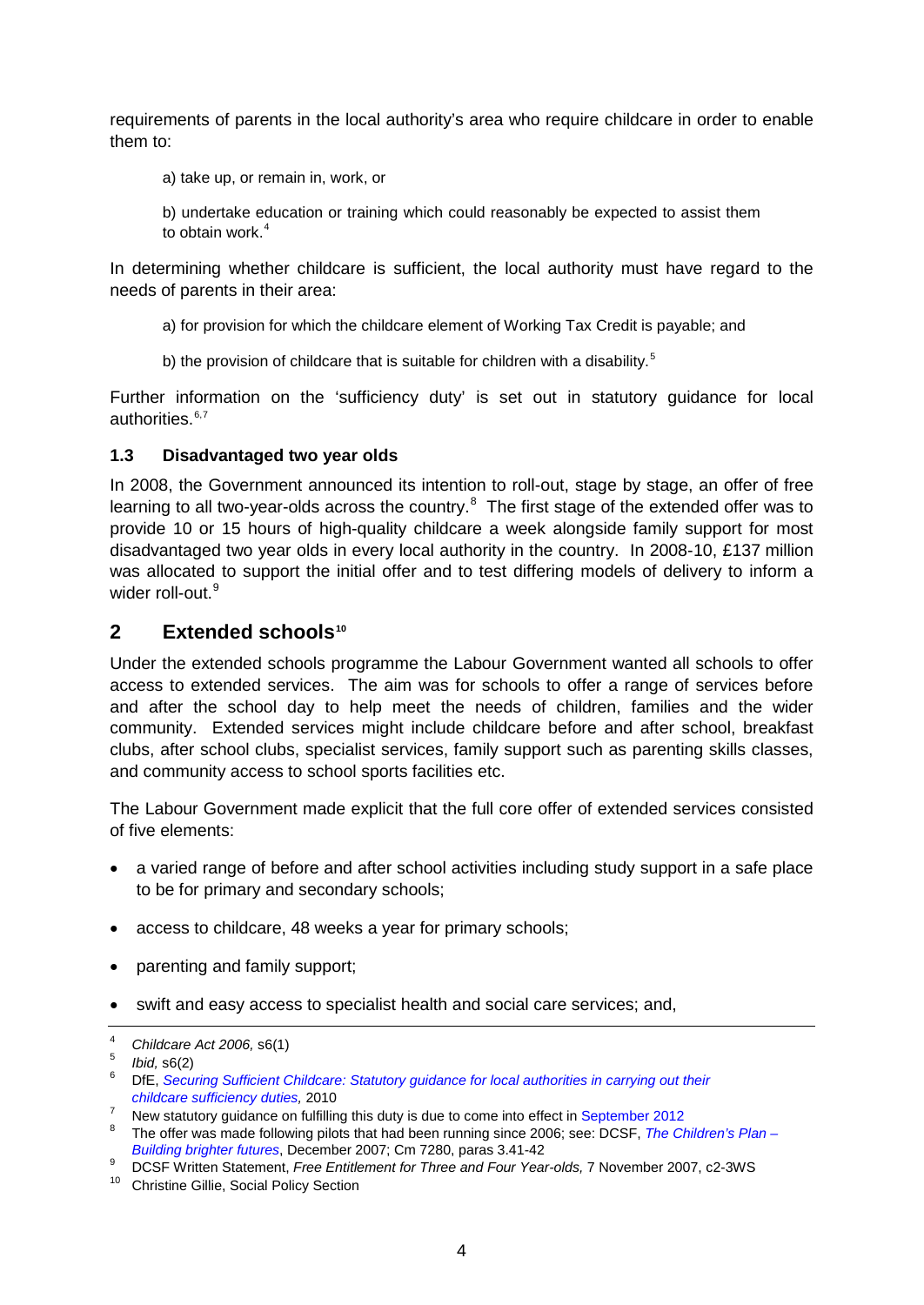• community use of facilities including adult & family learning and information, communication and technology.

# **3 Tax relief for childcare[11](#page-4-0)**

In general childcare or home help services are not tax deductible. Although there has been some debate as to the merits of making childcare fully tax deductible, governments have resisted this on the grounds that it would be relatively expensive and that it would be poorly targeted, as it would be of no value to parents whose incomes were too low to be paying tax $^{12}$  $^{12}$  $^{12}$ 

There have been two limited forms of tax relief to encourage employers to give help to their employees with childcare costs. First, if an employer has established a nursery or playscheme for their employees, the employees who use it would not be taxed on the value of this benefit as part of their earned income, unlike other fringe benefits. Second, if an employer subsidies employees' childcare costs – by means of a contract with an approved childcarer or providing childcare vouchers for the purpose of paying an approved childcarer – tax relief is given up to a set weekly limit. This relief was introduced in April 2005: the first £50 a week of contracted childcare or vouchers would not be charged income tax or National Insurance contributions (NICs). In April 2006 the weekly limit was increased to £55.

In September 2009 the then Prime Minister, Gordon Brown, proposed that this relief should be withdrawn to fund the extension of free childcare for two year olds. The proposal proved highly contentious and in December 2009 Mr Brown announced that the relief would be retained, but, from April 2011, it would be restricted in value so that all new voucher recipients would get the same amount of tax relief, to ensure that higher rate taxpayers did not benefit disproportionately.<sup>13</sup> In its first Budget in June 2011 the Coalition Government confirmed that it would take this measure forward.<sup>[14](#page-4-3)</sup> The new income tax limit applies to taxpayers paying income tax at the 40% higher rate or the 50% additional rate who join employer-supported childcare schemes on or after 6 April 2011. At the time it was estimated that this change would raise £15m in 2011/12, rising to £40m in 2012/13.[15](#page-4-4)

Further details on the introduction of the existing relief for employer-provided childcare in 2005, and the restriction in its monetary value introduced from April 2011, are given in another [Library note.](http://www.parliament.uk/briefing-papers/SN00019)<sup>[16](#page-4-5)</sup>

## **4 Support for childcare through tax credits and predecessor programmes[17](#page-4-6)**

Help with childcare costs for working families was first given in October 1994 as part of the **Family Credit** system, in the form of a childcare disregard. The maximum weekly amount that could be offset against earnings for Family Credit purposes was increased from £40 a week to £60 in April 1996, and to £100 a week (for families incurring childcare costs for two

<span id="page-4-0"></span><sup>&</sup>lt;sup>11</sup> Antony Seely, Business and Transport Section

<span id="page-4-2"></span><span id="page-4-1"></span><sup>&</sup>lt;sup>12</sup> The current Government's position was given in answer to a PQ: HC Deb 18 January 2012 c833W.<br><sup>13</sup> HC Deb 14 December 2009 c846W

<span id="page-4-3"></span><sup>&</sup>lt;sup>14</sup> Budget 2010 HC 61 June 2010 para 2.123. Provision to this effect was included in the *Finance Act 2011* (specifically clause 35 & schedule 8)

<span id="page-4-4"></span><sup>15</sup> HM Revenue & Customs, *[Reduced childcare relief for higher earners](http://www.hmrc.gov.uk/budget2011/tiin8275.pdf)* (TIIN 8275), 23 March 2011. The additional rate of income tax was cut to 45% from April 2013.

<span id="page-4-5"></span><sup>16</sup> *[Tax relief for childcare](http://www.parliament.uk/briefing-papers/SN00019)*, Library standard note SN19, 21 August 2013

<span id="page-4-6"></span><sup>&</sup>lt;sup>17</sup> Steven Kennedy, Social Policy Section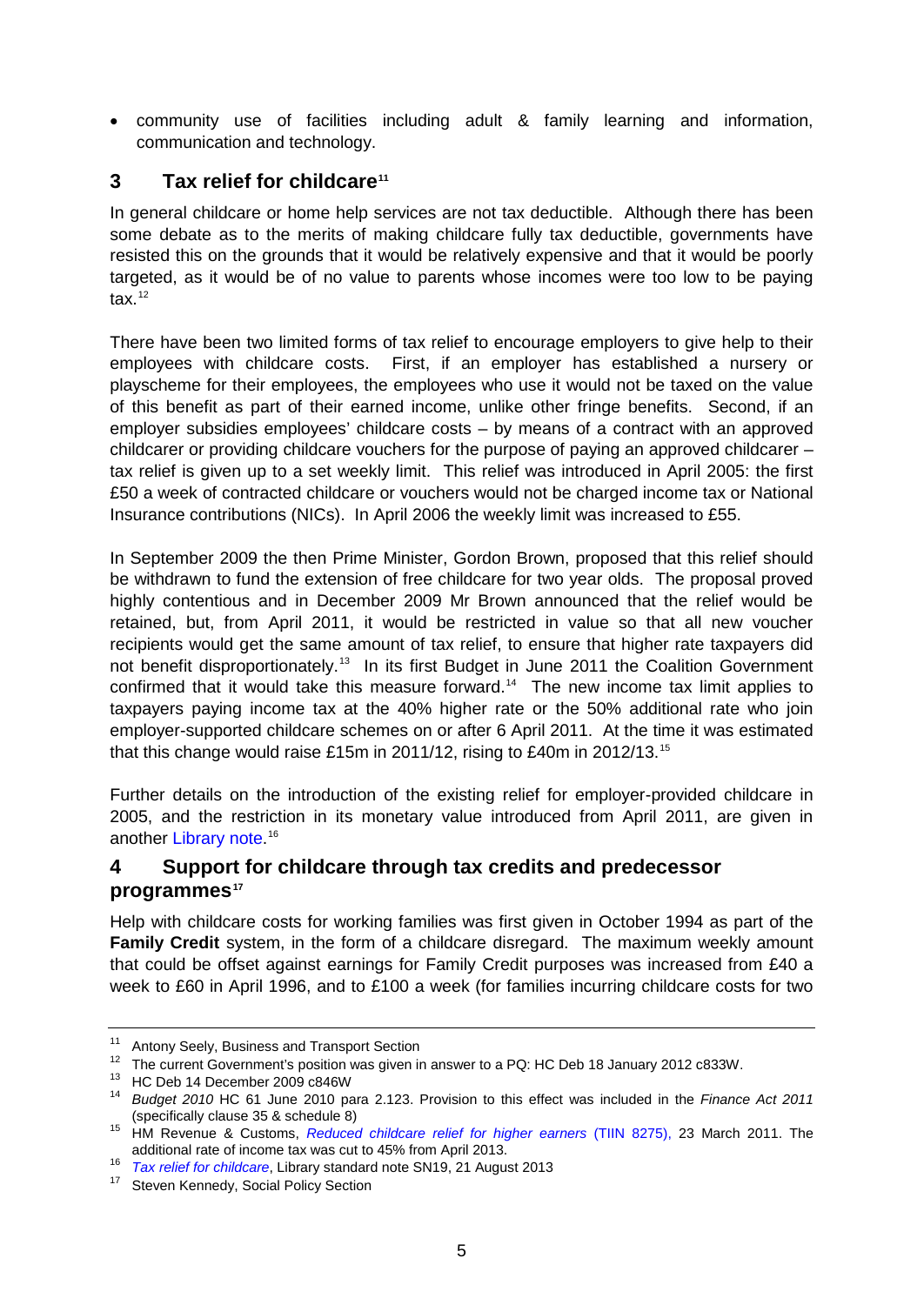or more children) in June 1998. This applied to costs in respect of childcare for children under 11.

The **Working Families' Tax Credit** (WFTC), which replaced Family Credit from October 1999, also included a more generous childcare tax credit which covered up to 70 per cent of eligible childcare costs of up to £100 per week for one child and £150 for two or more children. This applied to costs in respect of children under 15 (or 16 if disabled). The maximum eligible childcare costs were increased in 2001 to £135 a week for one child and £200 for two or more children.

The **Child and Working Tax Credits** replaced WFTC from April 2003. Assistance is available in respect of children up to the age of 15 (16 if disabled). The childcare element – part of the Working Tax Credit – was initially worth up to 70 per cent of eligible childcare costs of up to £135 a week for one child and £200 for two or more children. In April 2005 the ceilings on eligible childcare costs were raised to £175 and £300 a week respectively, and from April 2006 the maximum proportion of costs covered by the childcare element increased to 80 per cent. By the end of the Labour Government's term in office, therefore, the childcare element was worth a maximum of £140 for childcare for one child and £240 for two or more children.

Further background information on the childcare element – and how it fits into the wider tax credit system – can be found in a Library standard note, *[Tax credits and childcare costs](http://intranet.parliament.uk/briefing-papers/SN04929)*.

From October 1994, additional help with childcare costs has also been available via the **childcare disregards in Housing Benefit and Council Tax Benefit**. By 2010-11, families could have eligible childcare costs deducted from net earnings when calculating their entitlement to HB and CTB. The disregard covered costs of up to £175 a week for one child, or £300 for two or more children. Eligible childcare, and the working hours thresholds, were the same as for the WTC childcare element.

The combination of the WTC childcare element, and the HB/CTB childcare costs disregards, meant that by 2010-11 some families could have up to 97% of their eligible childcare costs covered.[18](#page-5-0) In 2011, the Government estimated that around 100,000 families received support for childcare costs from both the WTC childcare element and one or both of the childcare disregards available through Housing Benefit and Council Tax Benefit.[19](#page-5-1)

### **4.1 Consideration of further reforms**

In May 2008 HM Treasury, in conjunction with HM Revenue and Customs, published a discussion paper, *Tax credits: improving delivery and choice*. [20](#page-5-2) The paper set out proposals to reform the tax credit system to improve service delivery, to reduce the scope for error and overpayments, and to give claimants greater certainty about their awards. Chapter 7 of the discussion paper set out a number of options to simplify and reform the delivery of childcare support.

The paper set out four possible reforms to childcare support in the tax credits system, in light of the experience up to then and concerns voiced about certain aspects of the system:

<span id="page-5-0"></span><sup>18</sup> Section 10.6 of Library briefing SN06548, *Draft Universal Credit Regulations 2013*, describes the combined effect of the WTC childcare element and the HB/CTB childcare disregards in more detail

<span id="page-5-1"></span><sup>&</sup>lt;sup>19</sup> HC Deb 12 July 2011 c237w

<span id="page-5-2"></span><sup>20</sup> HM Treasury and HMRC, *[Tax credits: improving delivery and choice –](http://webarchive.nationalarchives.gov.uk/20100407010852/http:/www.hm-treasury.gov.uk/d/tax_credits_no12.pdf) a discussion paper*, The Modernisation of Britain's Tax and Benefit System Number Twelve, May 2008